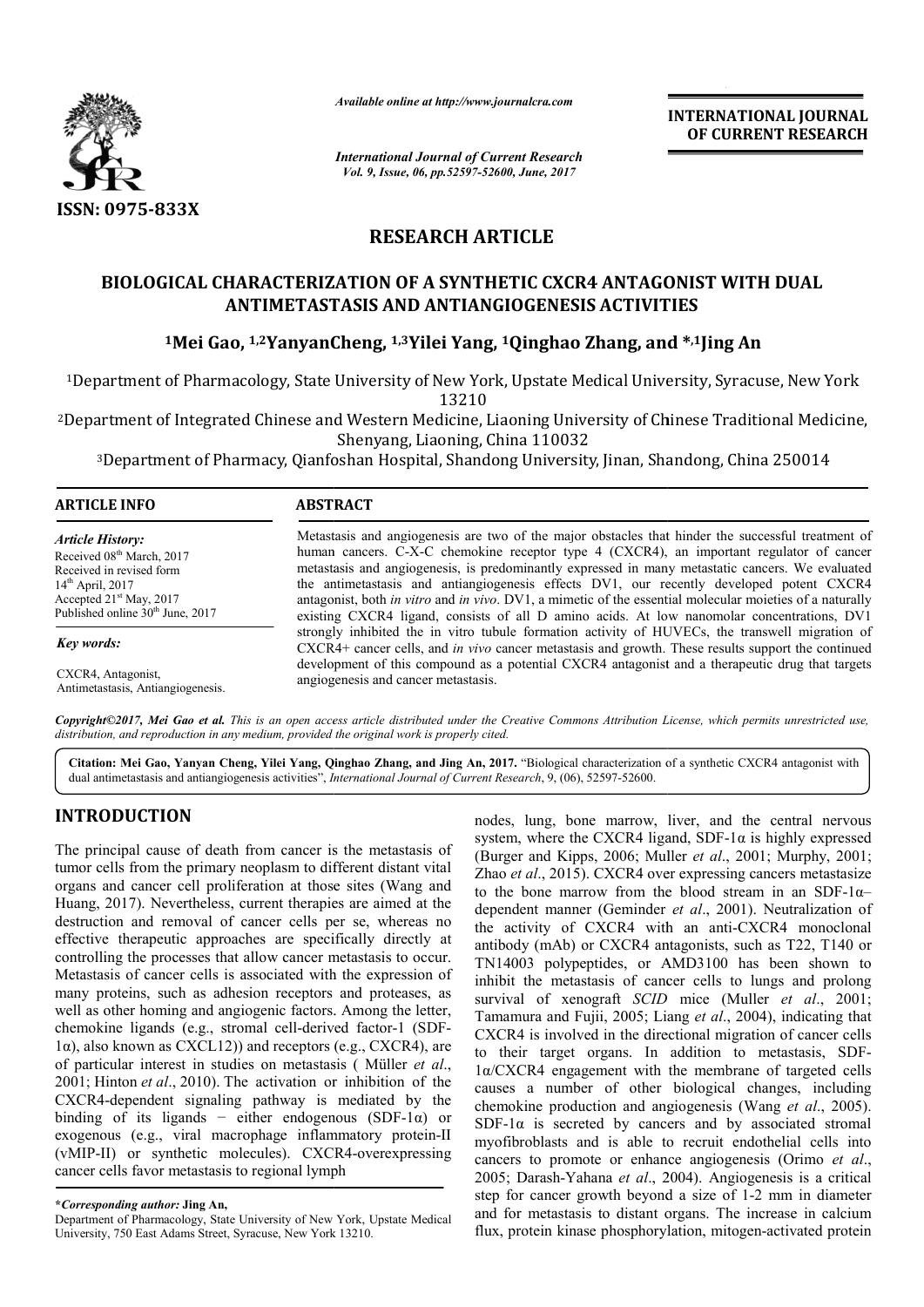kinase (MAPK), matrix metalloproteinase-2 (MMP-2), and MMP-9 activations are involved in SDF-1α/CXCR4 interaction-mediated signaling (Ganju *et al*., 1998; Vila-Coro *et al*., 1999; Bleul *et al*., 1996; Son *et al*., 2006). In the past several years, several groups, including ours, have demonstrated that the N-terminus of CXCR4 and its first extracellular loop (ECL1) are critical for SDF-1 $\alpha$  binding and that the ECL2 of CXCR4 is involved in receptor signaling ( Lu *et al*., 1997; Doranz *et al*., 1999; Zhou *et al*., 2001; Crump *et al*., 1997; Heveker *et al*., 1998; Choi *et al*., 2011; Choi *et al*., 2014). The structures of several chemokines and synthetic lignads that bind CXCR4 have been determined by either NMR or X-ray techniques (Crump *et al*., 1997; Dealwis *et al*., 1998; Liwang *et al*., 1999; Wu *et al*., 2010; Qin *et al*., 2015). We have used the structures of these ligands to design and develop an unique class of CXCR4 inhibitors and have identifiedDV1 as an initial lead (Yang *et al*., 2016; Zhou *et al*., 2002). DV1 significantly inhibited signals induced by SDF-1α, thereby acting as a potent CXCR4 antagonist. DV1 suppressed the *in vitro* tubule formation by HUVECs, the migration of CXCR4+ cancer cells, and *in vivo* cancer metastasis and growth, especially when administered in combination with paclitaxol. DV1 therefore show significant therapeutic potential for further development and clinical application.

# **MATERILAS AND METHODS**

#### **Synthesis of DV1**

The DV1was synthesized according to the methods published previously (29). The purity (>95%) of final DV1(LGASWHRPDKCCLGYQKRPLP) was checked by analytical HPLC (Waters 1525) through a C18 reverse-phase column, while the molecular weight of DV1 was determined by MALDI-TOF mass spectrometry (Autoflex, Bruker).

#### **CXCR4 mediated migration assay**

MDA-MB-231bo cells were cultured in RPMI1640 medium with 10% fetal bovine serum, 100 IU penicillin, 0.1 mg/mL streptomycin, and 2 mM L-glutamine. On the day of experiment, the cells were collected following the standard procedure of trypsinization, washing and centrifugation. A sample containing  $10^4$  cells were incubated with 0 or 100 nM DV1 for an hour, and then were seeded at 100 µL per well in the upper chambers (8 µm pore size) of HTS transwell 96-well plates (Corning USA). The upper chambers were placed into the lower chambers, which contained 100 µL assay buffer and 0 or 10 ng/mL SDF-1 $\alpha$ . After culturing the transwell plate in a 37 °C cell culture incubator for 24 h, the upper chambers were removed and cells that had migrated to the lower chambers and the bottom of the transwell inserts were collected and counted.

#### **HUVEC tubule formation assay**

Matrigel (BD Biosciences) was dissolved overnight at 4°C. Aliquots of 250 μL matrigel were added to each well of a 24 well plate, and incubated for 45 min at 37°C to allow the matrigel to solidify. Human umbilical vein epithelial cells (HUVECs,  $5 \times 10^4$ ) in 500 µL endothelial cell growth medium were added to each well and incubated for 4 h at 37°C to allow the cells to form tube-like structures. The DV1 (100 nM) and vehicle control were added to the cells, followed by incubation for 24 h at 37 $\degree$ C in a 5% CO<sub>2</sub> atmosphere. Results were

examined and photographed under a fluorescence microscope (Eclipse TE2000-U, Nikon).

#### **Statistical Analysis**

A statistical analysis was performed using the One-way ANOVA (Prism 5.0, GraphPad Software). *P* values <0.05 were considered statistically significant.

### **RESULTS AND DISCUSSION**

We have previously carried out extensive studies to characterize the structure-function relationship and mechanism of action for DV1 and its analogs in the context of its CXCR4 binding and signaling (Zhou *et al*., 2001; Yang *et al*., 2016; Zhou *et al*., 2002; Choi *et al*., 2011; Choi *et al*., 2005; Tian *et al*., 2005). We have shown that the N-terminal module of the DV1 is very important. Our objective in this paper is to evaluate a highly potent and target-selective lead product for the inhibition of migration/metastasis of CXCR4 overexpressing MDA-MB-231bo cells and of tube formation activity by HUVECs.

### **DV1 inhibits the migration of breast cancer cells toward the SDF-1α gradient**

To determine whether DV1 blocks the cancer cell mobilization/metastasis, we have chosen a bone marrow metastasis cell line, MDA-MB-231bo (gifted by Dr. Michael Y Li) for our studies. These cells express CXCR4 but not estrogen-receptor (ER). The ability of DV1 to inhibit the migration of CXCR4+ MDA-MB-231bo toward the SDF-1α gradient was studied using type I collagen (Sigma) coated transwell plates (Corning, 5  $\mu$ m pore size). Cells (1x10<sup>6</sup>) were incubated in the presence or absence of 100 nMDV1 for an hour at 37 °C, and introduced into the upper chambers (100 µl per well) that were placed into the lower chambers which contained 100 µL medium and different concentrations of SDF-1 $\alpha$  (0 or 10 ng/mL). After 2 h at 37 $\degree$ C in 95% air/5% CO<sub>2</sub>, the breast cell migration caused by  $SDF-1\alpha$  was significantly inhibited by preincubation of the cells with DV1 ( $p<0.01$ )

#### **DV1 inhibits the HUVEC tubule formation activity**

In addition to mediate migration/metastasis of tumor cells, the  $CXCRA-SDF-1\alpha$  axis also promotes and enhances tumorassociated neoangiogenesis. The human umbilical vein epithelial cells (HUVECs) can form tubular structures and meshes of capillary-like vessels after plating on a Matrigel matrix for 24 h. The inhibitory activity of DV1 on HUVEC tube formation was first evident at 50 nM and complete inhibition was observed at 500 nM. Our HUVEC viability assay (CellTiter-Blue assay kit, Promega) has confirmed that DV1 at concentrations up to 50 μM has no cytotoxic effects in the HUVECs. These results confirmed that the antiangiogenesis activity of DV1 was not caused by cell death. Therefore, DV1 is a desirable new candidate inhibitor of CXCR4 that targets angiogenesis.

#### **DV1 exhibits in vivo anti-metastasis and anticancer activity in a xenograft model of breast cancer**

We explored whether DV1 exhibits any in vivo anti-metastatic and antitumor growth (angiogenesis) activity after breast cancer cells are inoculated subcutaneously (s.c.). Mice treated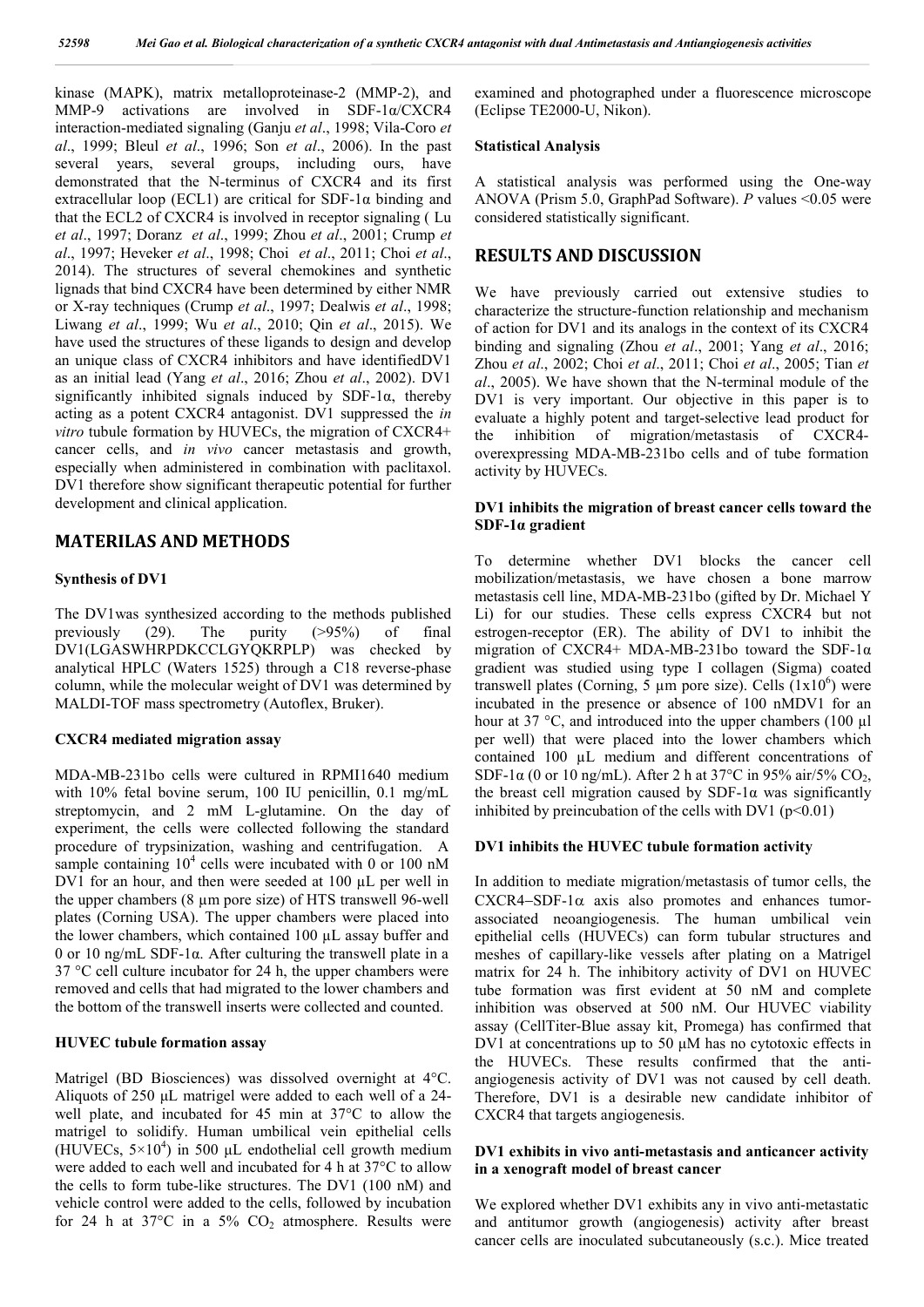by i.v. injection with (1) saline, (2) 0.1 mg/kg control peptide DV1, (3) 0.1 mg/kg DV1 (i.v.), (4) 5 mg/kg paclitaxel (i.p.), (5) 0.1 mg/kg DV1 (i.v.) plus 5 mg/kg paclitaxel (i.p.); and (6) 0.1 mg/kg DV1 (i.v.) plus 5 mg/kg paclitaxel (i.p.), at days 0,  $+1, +2, +3, +4,$  and  $+5$  post injection of  $2x10^6$ MDA-MB-231-Luc-GFP (bone metastasis) cells. At 1–3 weeks post treatment, mice sacrificed and lungs are excised and weighted or monitored using IVIS-200. DV1 exhibits single-agent activity that significantly inhibits both metastasis and growth of xenograft MDA-MB-231 tumors either used alone, or in combination with paclitaxel. It exhibited strong synergize anticancer effects with paclitaxel. We conclude that DV1 is a potent anti-metastasis and anticancer growth agent that is worth further developing.

#### **Conclusion**

In summary, we have employed a dual-labeled marrow metastasis cell line to evaluate and characterize DV1, a new potent CXCR4 antagonist. This compound has dual action, as it inhibits neovascularization as well as migration/metastasis of CXCR4+ cancer cells. These notable activities of DV1 were not due to cell death. DV1 therefore represents a valuable lead candidate for developing effective therapeutics that target CXCR4, which is widely expressed in cancer cells and tumor vasculatures and especially theSDF-1α-CXCR4 interaction and function.

## **REFERENCES**

- Wang, C. and Huang, S. 2017. Drug Development Against Metastatic Cancers. *Yale J Biol Med.* 2017, 90:119-123.
- Müller, A., Homey, B., Soto, H., Ge, N., Catron, D., Buchanan, M.E., McClanahan, T., Murphy, E., Yuan, W., Wagner, S.N. *et al*. 2001. Involvement of chemokine receptors in breast cancer metastasis. *Nature*, 410:50-56.
- Hinton, C.V., Avraham, S. and Avraham, H.K. 2010. Role of the CXCR4/CXCL12 signaling axis in breast cancer metastasis to the brain. *Clinical and Experimental Metastasis*, 27:97-105.
- Burger, J.A. and Kipps, T.J. 2006. CXCR4: a key receptor in the crosstalk between tumor cells and their microenvironment. Blood 2006, 107:1761-1767.
- Muller, A., Homey, B., Soto, H., Ge, N.F., Catron, D., Mohar, A., Verastegui, E. and Zlotnik, A. 2001. Involvement of ckemokine receptors in breast cancer metastasis. Nature, 410 50-56.
- Murphy, P.M. 2001. Chemokines and the molecular basis of cancer metastasis. *N Eng J Med,* 345:833-835.
- Zhao, H., Guo, L., Zhao, H., Zhao, J., Weng, H. and Zhao, B. 2015. CXCR4 over-expression and survival in cancer: a system review and meta-analysis. Oncotarget, 6:5022-5040.
- Geminder, H., Sagi-Assif, O., Goldberg, L., Geminder, H., Sagi-Assif, O., Goldberg, L., Meshel, T., Rechavi, G., Witz, I.P. and Ben-Baruch, A. 2001. A possible role for CXCR4 and its ligand, the CXC chemokine stromal cell-derived factor-1, in the development of bone marrow metastases in neuroblastoma. *J Immunol,* 167:4747–4757.
- Tamamura, H. and Fujii, N. 2005. The therapeutic potential of CXCR4 antagonists in the treatment of HIV infection, cancer metastasis and rheumatoid arthritis. *Expert Opin Ther Targets* 9:1267-1282.
- Liang, Z., Wu, T., Lou, H., Nie, S., Umbreit, J. and Shim, H. 2004. Inhibition of breast cancer metastasis by selective

synthetic polypeptide against CXCR4. *Cancer Res,* 64:4302-4308.

- Wang, J., Wang, J., Sun, Y., Song, W., Nor, J.E., Wang, C.Y., Taichman, R.S. 2005. Diverse signaling pathways through the SDF-1/CXCR4 chemokine axis in prostate cancer cell lines leads to altered patterns of cytokine secretion and angiogenesis. *Cell Signal,* 17:1578-1592.
- Orimo, A., Gupta, P.B., Sgroi, D.C., Arenzana-Seisdedos, F., Delaunay, T., Naeem, R., Carey, V.J., Richardson, A.L., Weinberg, R.A., 2005. Stromal Fibroblasts Present in Invasive Human Breast Carcinomas Promote Tumor Growth and Angiogenesis through Elevated SDF-1/CXCL12 Secretion Cell, 121:335-348.
- Darash-Yahana, M., Pikarsky, E., Abramovitch, R., Zeira, E., Pal, B., Karplus, R., Beider, K., Avniel, S., Kasem, S., Galun, E. *et al*. 2004. Role of high expression levels of CXCR4 in tumor growth, vascularization, and metastasis. *FASEB Journal,* 18:1240-1242.
- Ganju, R.K., Brubaker, S.A., Meyer, J., Newman, W. and Groopman, J.E. 1998. The α-chemokine, stromal cellderived factor-1α, binds to the transmembrane G-proteincoupled CXCR-4 receptor and activates multiple signal transduction pathways. *J Biol Chem.,* 273:23169-23175.
- Vila-Coro, A.J., Fodriguez-Frade, J.M., De Ana, A.M., Moreno-Ortiz, M.C., Martivez, A.C., Mellado M: The chemokine SDF-1α triggers CXCR4 receptor dimerization and activates the JAK/STAT pathway. FASEB J 1999, 13:1699-1705.

Bleul CC, Farzan M, Choe H, Parolin C, Clark-Lewis I, Sodroski J: The lymphocyte chemoattractant SDF-1 is a ligand for LESTR/fusin and blocks HIV-1 entry. Nature 1996, 382:829-833.

- Son, B.R., Marquez-Curtis, L.A., Kucia, M., Wysoczynski, M., Turner, A.R., Ratajczak, J., Ratajczak, M.Z. and Janowska-Wieczorek, A. 2006. Migration of bone marrow and cord blood mesenchymal stem cells in vitro is regulated by stromal-derived factor-1-CXCR4 and hepatocyte growth factor-c-met axes and involves matrix metalloproteinases. Stem Cells 2006, 24:1254-1264.
- Lu, Z., Berson, J.F., Chen, Y., Turner, J.D., Zhang, T., Hoxie, J.A., Peiper, S.C., Doms, R.W. 1997. Evolution of HIV-1 coreceptor usage through interactions with distinct CCR5 and CXCR4 domains. *Proc Natl Acad Sci,* USA 1997, 94:6426-6431.
- Doranz, B.J., Orsini, M.J., Turner, J.D., Hoffman, T.L., Berson, J.F., Hoxie, J.A., Peiper, S.C., Brass, L.F. and Doms, R.W. 1999. Identification of CXCR4 domains that support coreceptor and chemokine receptor functions. *J Virol,* 73:2752-2761.
- Zhou, N., Luo, Z., Luo, J., Liu, D., Hall, J.W., Pomerantz, R.J. and Huang, Z. 2001. Structural and functional characterization of human CXCR4 as a chemokine receptor and HIV-1 co-receptor by mutagenesis and molecular modeling studies. *J Biol Chem,* 276:42826-42833.
- Crump, M.P., Gong, J.H., Loetscher, P., Rajarathnam, K., Amara, A., Arenzana-Seisdedos, F., Virelizier, J.L., Baggiolini, M., Sykes, B.D. and Clark-Lewis, I. 1997. Solution structure and basis for functional activity of stromal cell-derived factor-1; dissociation of CXCR4 activation from binding and inhibition of HIV-1. *Embo J* 16:6996-7007.
- Heveker, N., Montes, M., Germeroth, L., Amara, A., Trautmann, A., Alizon, M. and Schneider-Mergener, J. 1998. Dissociation of the signalling and antiviral properties of SDF-1-derived small peptides. *Curr Biol.,* 8:369-376.